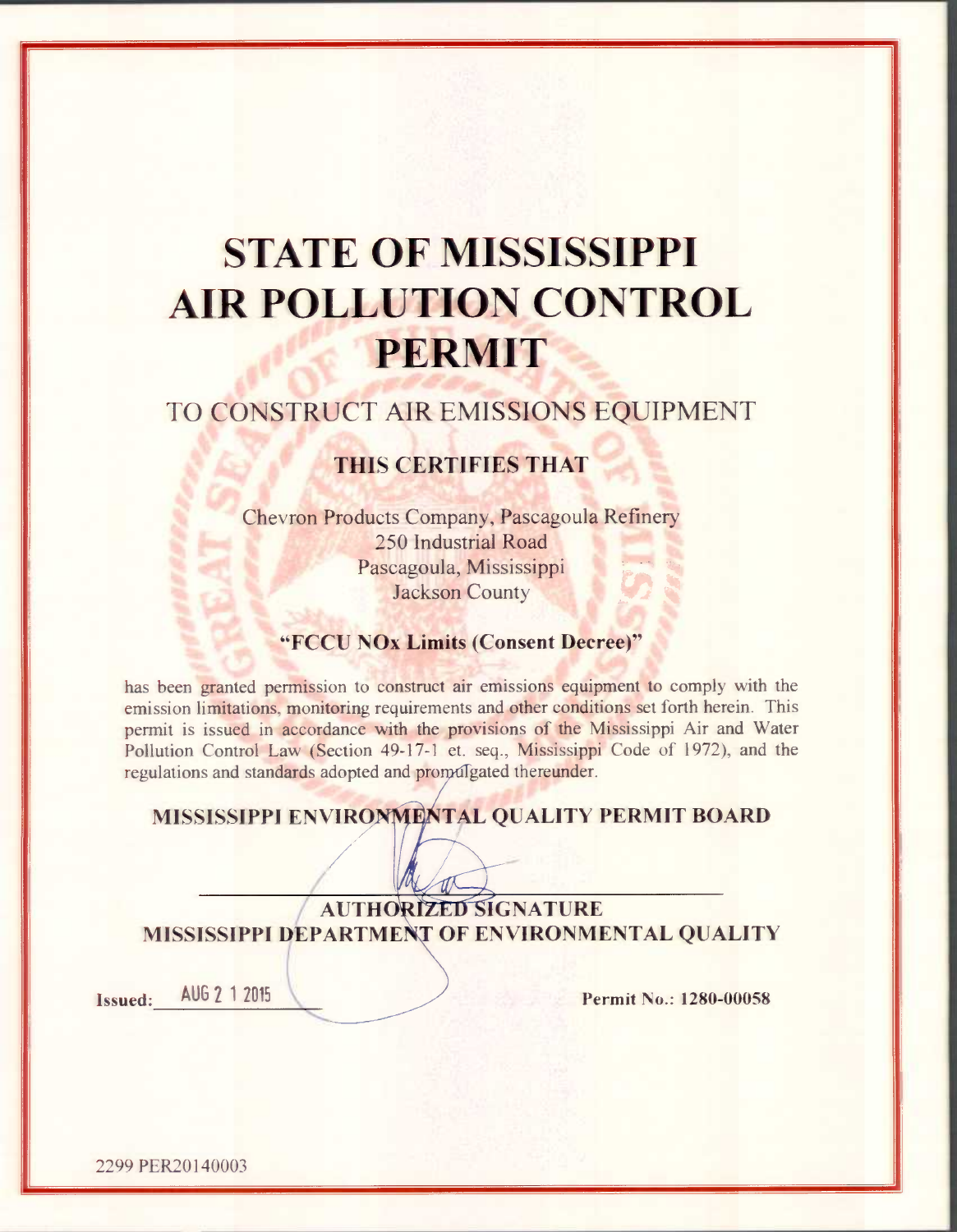### **Part I.**

### **A. GENERAL CONDITIONS**

- 1. This permit is for air pollution control purposes only. (Ref.: 11 Miss. Admin. Code Pt. 2, R. 2.1.D.)
- 2. Any activities not identified in the application are not authorized by this permit. (Ref.: Miss. Code Ann. 49-17-29 1.b)
- 3. The knowing submittal of a permit application with false information may serve as the basis for the Permit Board to void the permit issued pursuant thereto or subject the applicant to penalties for operating without a valid permit pursuant to State Law. (Ref.: 11 Miss. Admin. Code Pt. 2, R. 2.2.B(5).)
- 4. It is the responsibility of the applicant/permittee to obtain all other approvals, permits, clearances, easements, agreements, etc., which may be required including, but not limited to, all required local government zoning approvals or permits. (Ref.: 11 Miss. Admin. Code Pt. 2, R. 2.1.D(6).)
- 5. The issuance of a permit does not release the permittee from liability for constructing or operating air emissions equipment in violation of any applicable statute, rule, or regulation of state or federal environmental authorities. (Ref.: 11 Miss. Admin. Code Pt. 2, R. 2.2.B(7).)
- 6. It shall not be a defense for a permittee in an enforcement action that it would have been necessary to halt or reduce the permitted activity in order to maintain compliance with the conditions of the permit, unless halting or reducing activity would create an imminent and substantial endangerment threatening the public health and safety of the lives and property of the people of this state. (Ref.: 11 Miss. Admin. Code Pt. 2, R. 2.2. $B(15)(a)$ .)
- 7. The permit and/or any part thereof may be modified, revoked, reopened, and reissued, or terminated for cause. Sufficient cause for a permit to be reopened shall exist when an air emissions stationary source becomes subject to Title V. The filing of a request by the permittee for a permit modification, revocation and reissuance, or termination, or of a notification of planned changes or anticipated noncompliance does not stay any permit condition. (Ref.: 11 Miss. Admin. Code Pt. 2, R. 2.2.B(15)(b).)
- 8. The permit does not convey any property rights of any sort, or any exclusive privilege. (Ref.: 11 Miss. Admin. Code Pt. 2, R. 2.2.B(15)(c).)
- 9. The permittee shall furnish to the DEQ within a reasonable time any information the DEQ may request in writing to determine whether cause exists for modifying, revoking and reissuing, or terminating the permit or to determine compliance with the permit. Upon request, the permittee shall also furnish to the DEQ copies of records required to be kept by the permit or, for information claimed to be confidential, the permittee shall furnish such records to the DEQ along with a claim of confidentiality. The permittee may furnish such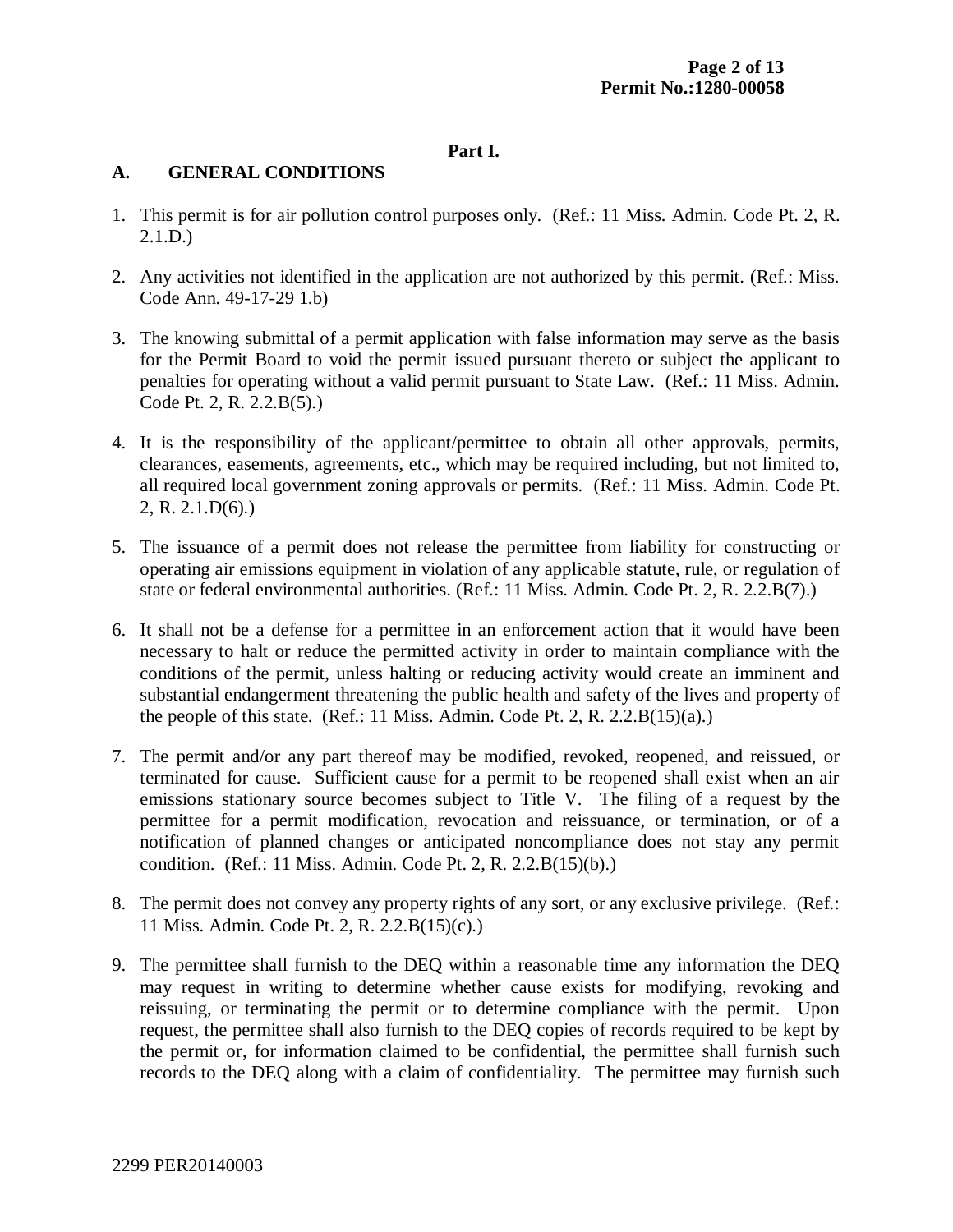records directly to the Administrator along with a claim of confidentiality. (Ref.: 11 Miss. Admin. Code Pt. 2, R. 2.2.B(15)(d).)

- 10. Design and Construction Requirements: The stationary source shall be designed and constructed so as to operate without causing a violation of an Applicable Rules and Regulations, without interfering with the attainment and maintenance of State and National Ambient Air Quality Standards, and such that the emission of air toxics does not result in an ambient concentration sufficient to adversely affect human health and well-being or unreasonably and adversely affect plant or animal life beyond the stationary source boundaries. (Ref.: 11 Miss. Admin. Code Pt. 2, R. 2.5.A.)
- 11. Solids Removal: The necessary facilities shall be constructed so that solids removed in the course of control of air emissions may be disposed of in a manner such as to prevent the solids from becoming windborne and to prevent the materials from entering State waters without the proper environmental permits. (Ref.: Miss. Code Ann. 49-17-29)
- 12. Diversion and Bypass of Air Pollution Controls: The air pollution control facilities shall be constructed such that diversion from or bypass of collection and control facilities is not needed except as provided for in 11 Miss. Admin. Code Pt. 2, R. 1.10., "Air Emission Regulations for the Prevention, Abatement, and Control of Air Contaminants", Section 10. (Ref.: 11 Miss. Admin. Code Pt. 2, R. 1.10.)
- 13. Fugitive Dust Emissions from Construction Activities: The construction of the stationary source shall be performed in such a manner so as to reduce fugitive dust emissions from construction activities to a minimum. (Ref.: 11 Miss. Admin. Code Pt. 2, R. 2.5.A(4).)
- 14. Right of Entry: The permittee shall allow the Mississippi Department of Environmental Quality Office of Pollution Control and the Mississippi Environmental Quality Permit Board and/or their representatives upon presentation of credentials:
	- a) To enter upon the permittee's premises where an air emission source is located or in which any records are required to be kept under the terms and conditions of this permit; and
	- b) At reasonable times to have access to and copy any records required to be kept under the terms and conditions of this permit; to inspect any monitoring equipment or monitoring method required in this permit; and to sample any air emissions. (Ref.: Miss. Code Ann. 49-17-21)
- 15. Permit Modification or Revocation: After notice and opportunity for a hearing, the Permit Board may modify the permit or revoke it in whole or in part for good cause shown including, but not limited to:
	- a) Persistent violation of any of the terms or conditions of this permit;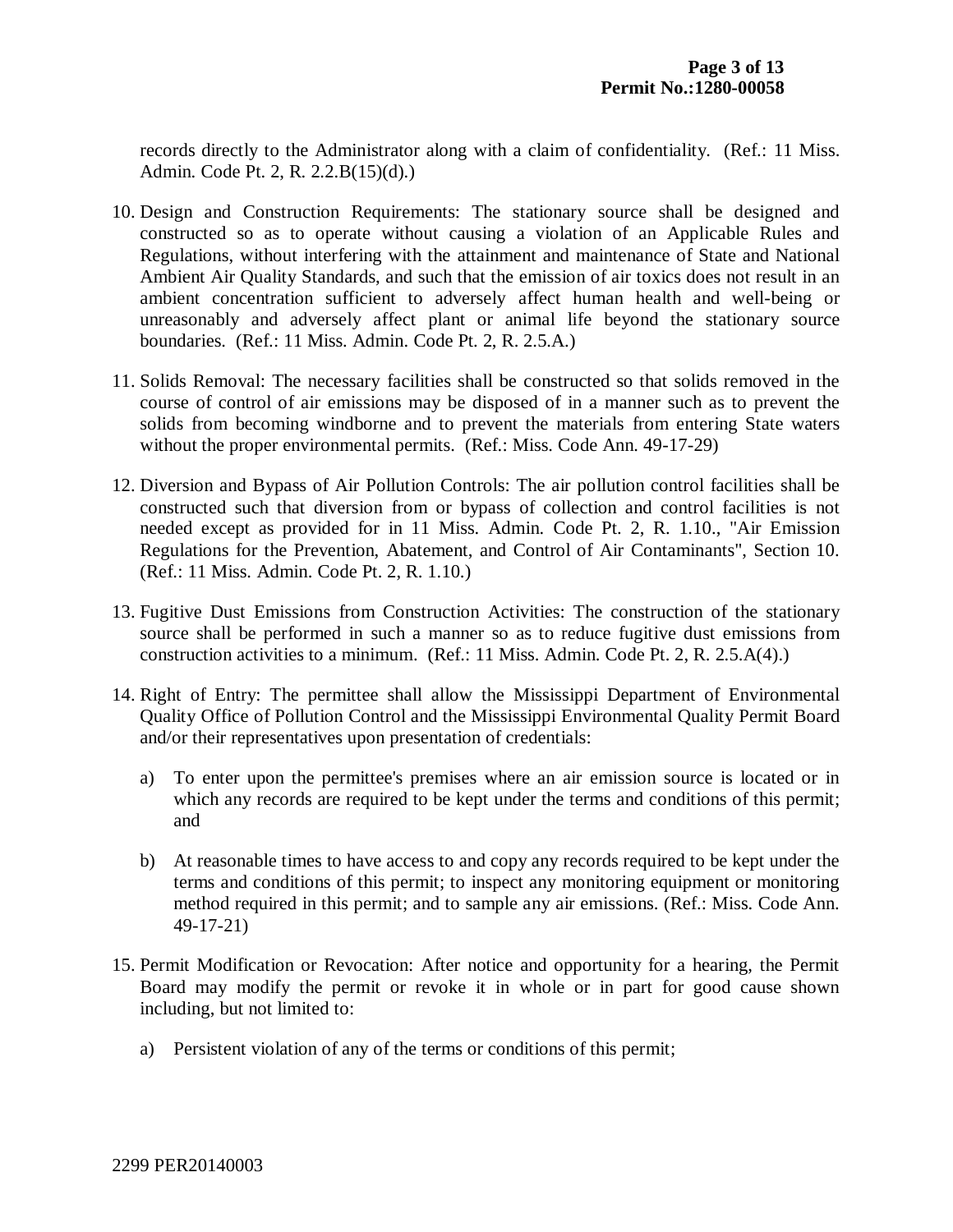- b) Obtaining this permit by misrepresentation or failure to disclose fully all relevant facts; or
- c) A change in federal, state, or local laws or regulations that require either a temporary or permanent reduction or elimination of previously authorized air emission.

(Ref.: 11 Miss. Admin. Code Pt. 2, R. 2.2.C.)

- 16. Public Record and Confidential Information: Except for data determined to be confidential under the Mississippi Air & Water Pollution Control Law, all reports prepared in accordance with the terms of this permit shall be available for public inspection at the offices of the Mississippi Department of Environmental Quality, Office of Pollution Control. (Ref.: Miss. Code Ann. 49-17-39)
- 17. Permit Transfer: This permit shall not be transferred except upon approval of the Permit Board. (Ref.: 11 Miss. Admin. Code Pt. 2, R. 2.16.B)
- 18. Severability: The provisions of this permit are severable. If any provision of the permit, or the application of any provision of the permit to any circumstances, is challenged or held invalid, the validity of the remaining permit provisions and/or portions thereof or their application to other persons or sets of circumstances, shall not be affected thereby. (Ref. 11 Miss. Admin. Code Pt. 2, R. 2.1.D(7).)
- 19. Permit Expiration: The permit to construct will expire if construction does not begin within eighteen (18) months from the date of issuance or if construction is suspended for eighteen (18) months or more. (Ref.: 11 Miss. Admin. Code Pt. 2, R. 2.5.C(1).)
- 20. Certification of Construction: A new stationary source issued a Permit to Construct cannot begin operation until certification of construction by the permittee. (Ref.: 11 Miss. Admin. Code Pt. 2, R. 2.5.D(3).)
- 21. Beginning Operation: Except as prohibited in Part I, Condition 24 of this permit, after certification of construction by the permittee, the Permit to Construct shall be deemed to satisfy the requirement for a permit to operate until the date the application for issuance or modification of the Title V Permit or the application for issuance or modification of the State Permit to Operate, whichever is applicable, is due. This provision is not applicable to a source excluded from the requirement for a permit to operate as provided by 11 Miss. Admin. Code Pt. 2, R. 2.13.G. (Ref.: 11 Miss. Admin. Code Pt. 2, R. 2.5.D(4).)
- 22. Application for a Permit to Operate: Except as otherwise specified in Part I, Condition 24 of this permit, the application for issuance or modification of the State Permit to Operate or the Title V Permit, whichever is applicable, is due twelve (12) months after beginning operation or such earlier date or time as specified in the Permit to Construct. The Permit Board may specify an earlier date or time for submittal of the application. Beginning operation will be assumed to occur upon certification of construction, unless the permittee specifies differently in writing. (Ref.: 11 Miss. Admin. Code Pt. 2, R. 2.5.D(5).)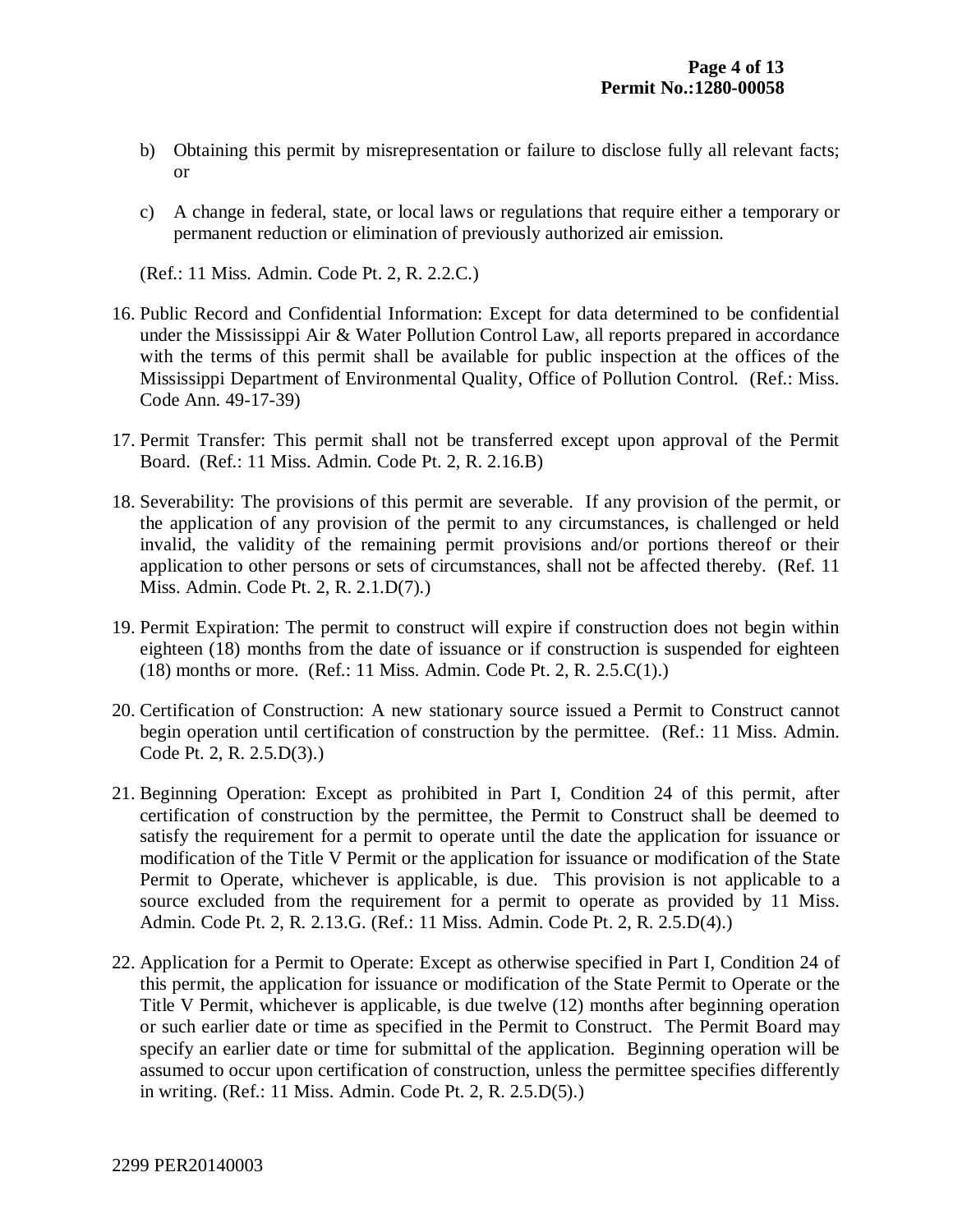- 23. Operating Under a Permit to Construct: Except as otherwise specified in Part I, Condition 24 of this permit, upon submittal of a timely and complete application for issuance or modification of a State Permit to Operate or a Title V Permit, whichever is applicable, the applicant may continue to operate under the terms and conditions of the Permit to Construct and in compliance with the submitted application until the Permit Board issues, modifies, or denies the Permit to Operate. (Ref.: 11 Miss. Admin. Code Pt. 2, R. 2.5.D(6).)
- 24. Application Requirements for a Permit to Operate for Moderate Modifications: For moderate modifications that require contemporaneous enforceable emissions reductions from more than one emission point in order to "net" out of PSD/NSR, the applicable Title V Permit to Operate or State Permit to Operate must be modified prior to beginning operation of the modified facilities. (Ref.: 11 Miss. Admin. Code Pt. 2, R. 2.5.D(7).)
- 25. Compliance Testing: Regarding compliance testing:
	- a) The results of any emissions sampling and analysis shall be expressed both in units consistent with the standards set forth in any Applicable Rules and Regulations or this permit and in units of mass per time.
	- b) Compliance testing will be performed at the expense of the permittee.
	- c) Each emission sampling and analysis report shall include but not be limited to the following:
		- (1) detailed description of testing procedures;
		- (2) sample calculation(s);
		- (3) results; and
		- (4) comparison of results to all Applicable Rules and Regulations and to emission limitations in the permit.

(Ref.: 11 Miss. Admin. Code Pt. 2, R. 2.6.B(3), (4), and (6).)

### **B. GENERAL NOTIFICATION REQUIREMENTS**

- 1. Within fifteen (15) days of beginning actual construction, the permittee must notify DEQ in writing that construction has begun. (Ref.: 11 Miss. Admin. Code Pt. 2, R. 2.5.C(2).)
- 2. The permittee must notify DEQ in writing when construction does not begin within eighteen (18) months of issuance or if construction is suspended for eighteen (18) months or more. (Ref.: 11 Miss. Admin. Code Pt. 2, R. 2.5.C(3).)
- 3. Upon the completion of construction or installation of an approved stationary source or modification, the applicant shall notify the Permit Board that construction or installation was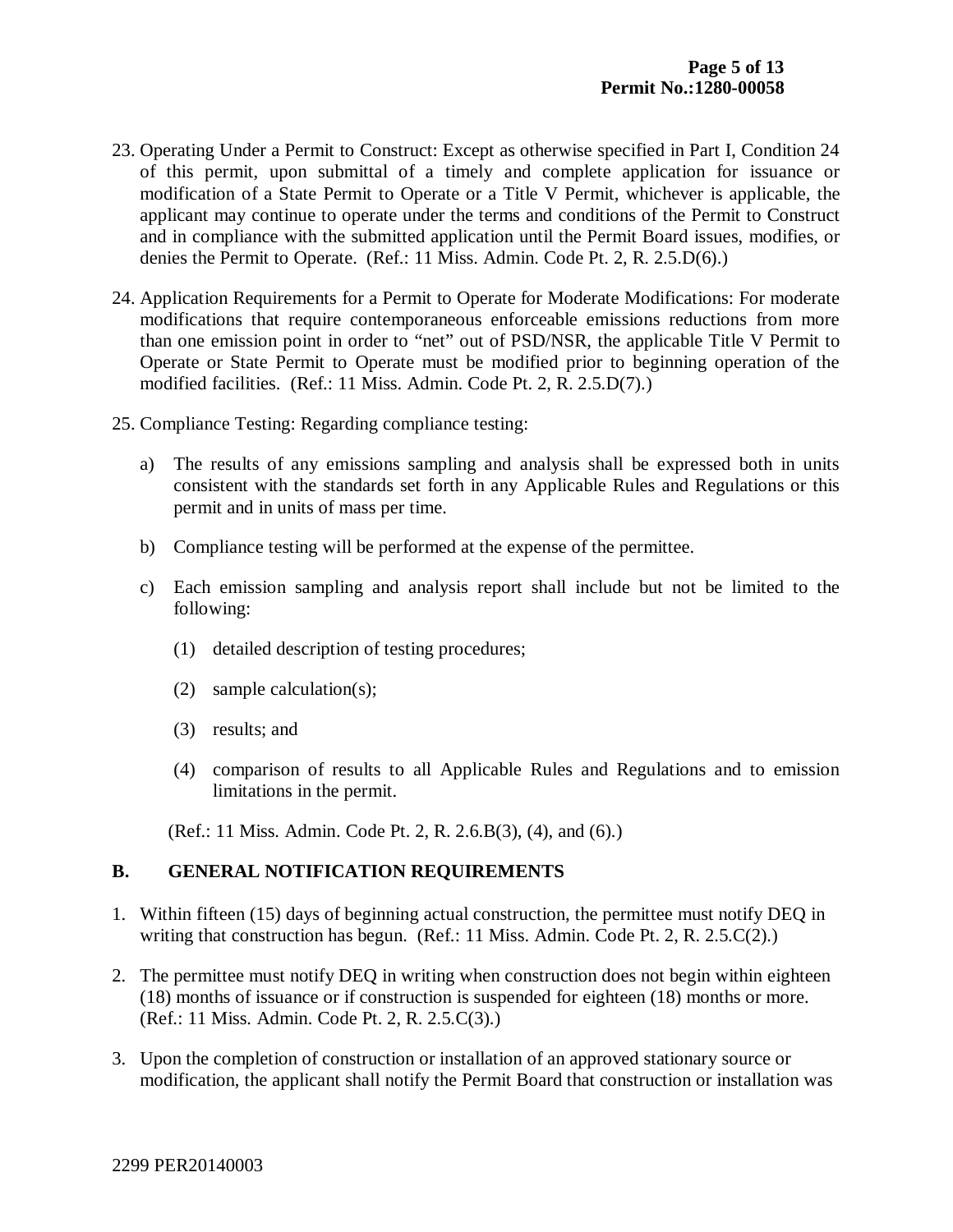performed in accordance with the approved plans and specifications on file with the Permit Board. (Ref.: 11 Miss. Admin. Code Pt. 2, R. 2.5.D(1).)

4. The Permit Board shall be promptly notified in writing of any change in construction from the previously approved plans and specifications or permit. If the Permit Board determines the changes are substantial, it may require the submission of a new application to construct with "as built" plans and specifications. Notwithstanding any provision herein to the contrary, the acceptance of an "as built" application shall not constitute a waiver of the right to seek compliance penalties pursuant to State Law. (Ref.: 11 Miss. Admin. Code Pt. 2, R.  $2.5.D(2).$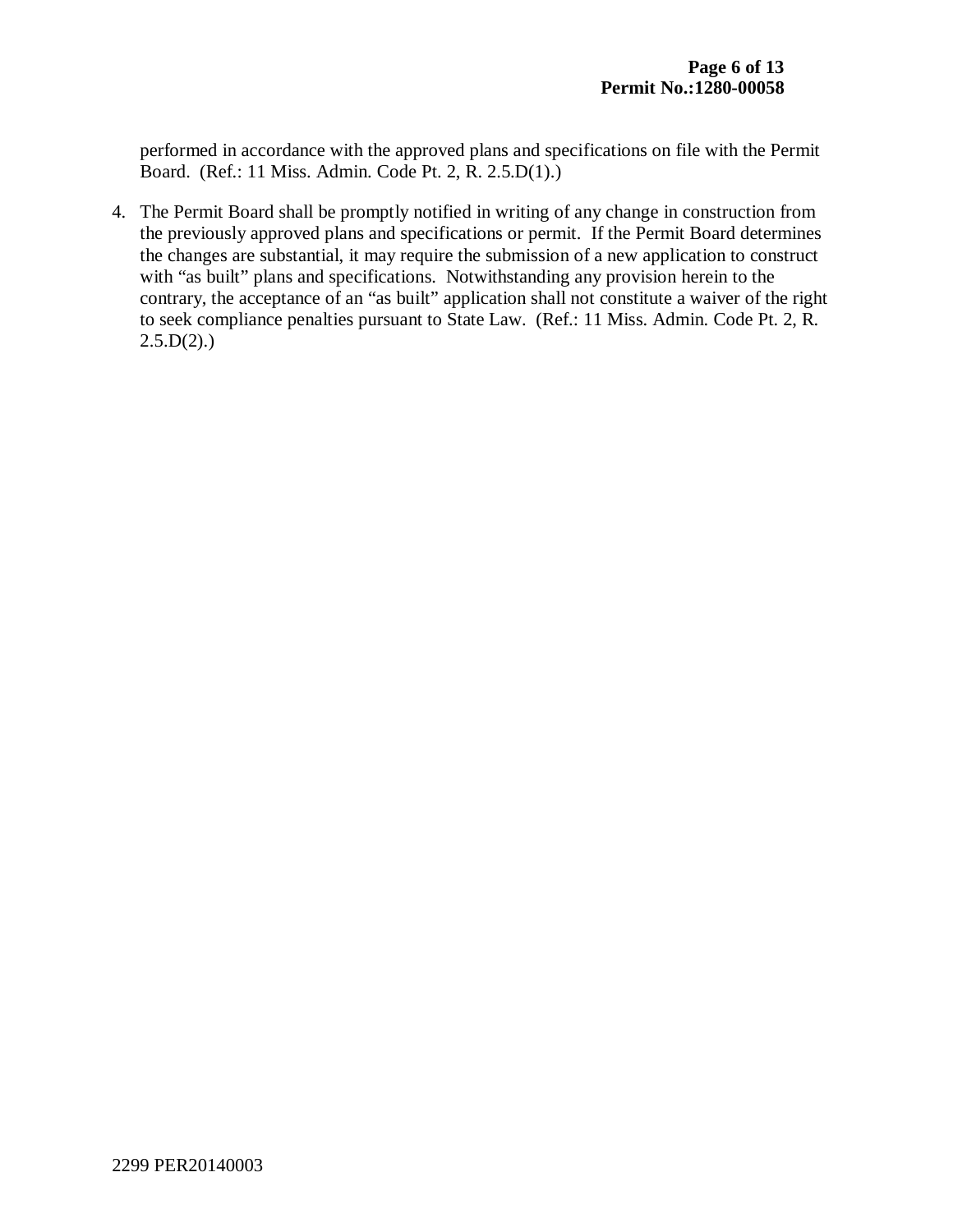### **SECTION 2 EMISSION POINT DESCRIPTION**

The permittee is authorized to construct and operate, upon certification of construction, air emissions equipment, as described in the following table.

| <b>Emission Point</b><br>ID | <b>Description</b>                                                                             |
|-----------------------------|------------------------------------------------------------------------------------------------|
| AH-051                      | FCC Catalyst Regenerator with an 81.4 MMBTU/hr start-up air preheat furnace (Formerly AA-053), |
| $(F-1603)$                  | equipped with an electrostatic precipitator (K-1603). (Formerly AA-051)                        |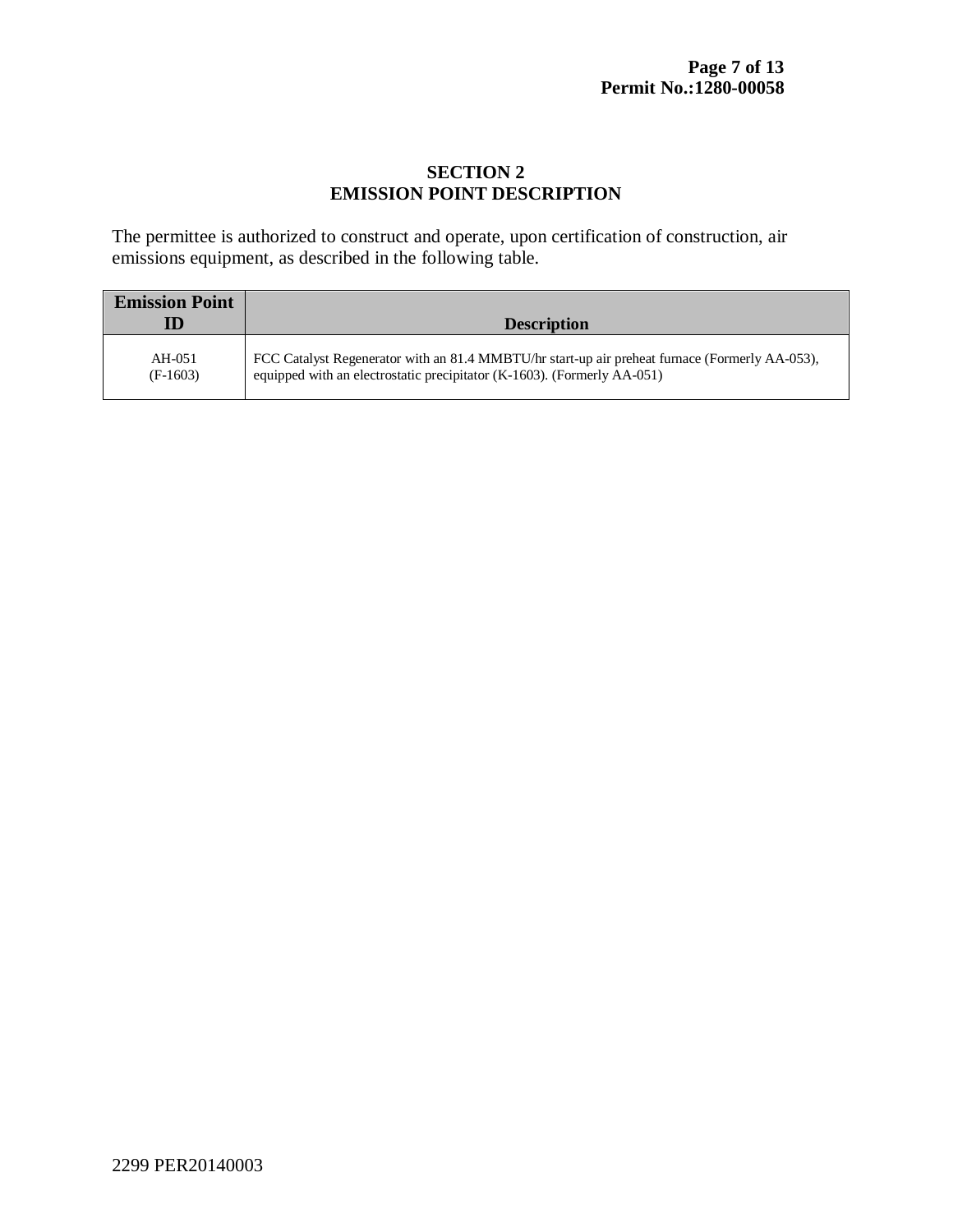### **SECTION 3 EMISSION LIMITATIONS AND STANDARDS**

| <b>Emission Point</b><br>ID          | <b>Applicable</b><br><b>Requirement</b>         | <b>Condition</b><br>Number(s) | Pollutant/<br><b>Parameter</b> | <b>Limitation/Standard</b>                         |
|--------------------------------------|-------------------------------------------------|-------------------------------|--------------------------------|----------------------------------------------------|
| AH-051<br>(Catalyst)<br>Regenerator) | Permit to Construct<br>issued August 21, 2015   | 3.1                           | NOx                            | 35.0 ppmvd @ 0% $O_2$<br>(365-day rolling average) |
|                                      | <b>EPA Consent Decree</b><br>$(No. C-03-04650)$ | 3.2                           |                                | 70.0 ppmvd @ 0% $O_2$<br>(7-day rolling average)   |

3.1 For Emission Point AH-051, the permittee shall limit long-term (365-day rolling average) NOx emissions to 35.0 parts per million, volumetric, dry (ppmvd), corrected to 0% oxygen  $(O_2)$ . This limit shall apply at all times that the Pascagoula FCCU is operating (including during startup, shutdown and malfunction).

(Ref.: Permit to Construct issued August 21, 2015 and Consent Decree between U.S. EPA and Chevron, No. C-03-04650, entered June 27, 2005)

3.2 For Emission Point AH-051, the permittee shall limit short-term (7-day rolling average) NOx emissions to 70.0 parts per million, volumetric, dry (ppmvd), corrected to 0% oxygen  $(O_2)$ . This limit shall exclude periods of startup, shutdown, malfunction or FCCU feed hydrotreater outage if Chevron complies with the EPA-approved Hydrotreater Outage Plan (see Appendix A). This plan states that Chevron will only seek the hydrotreater outage exception to its short-term limit when the rate of imported FCCU feed exceeds 30 percent of the total FCCU feed rate as a result of a hydrotreater outage.

(Ref.: Permit to Construct issued August 21, 2015 and Consent Decree between U.S. EPA and Chevron, No. C-03-04650, entered June 27, 2005)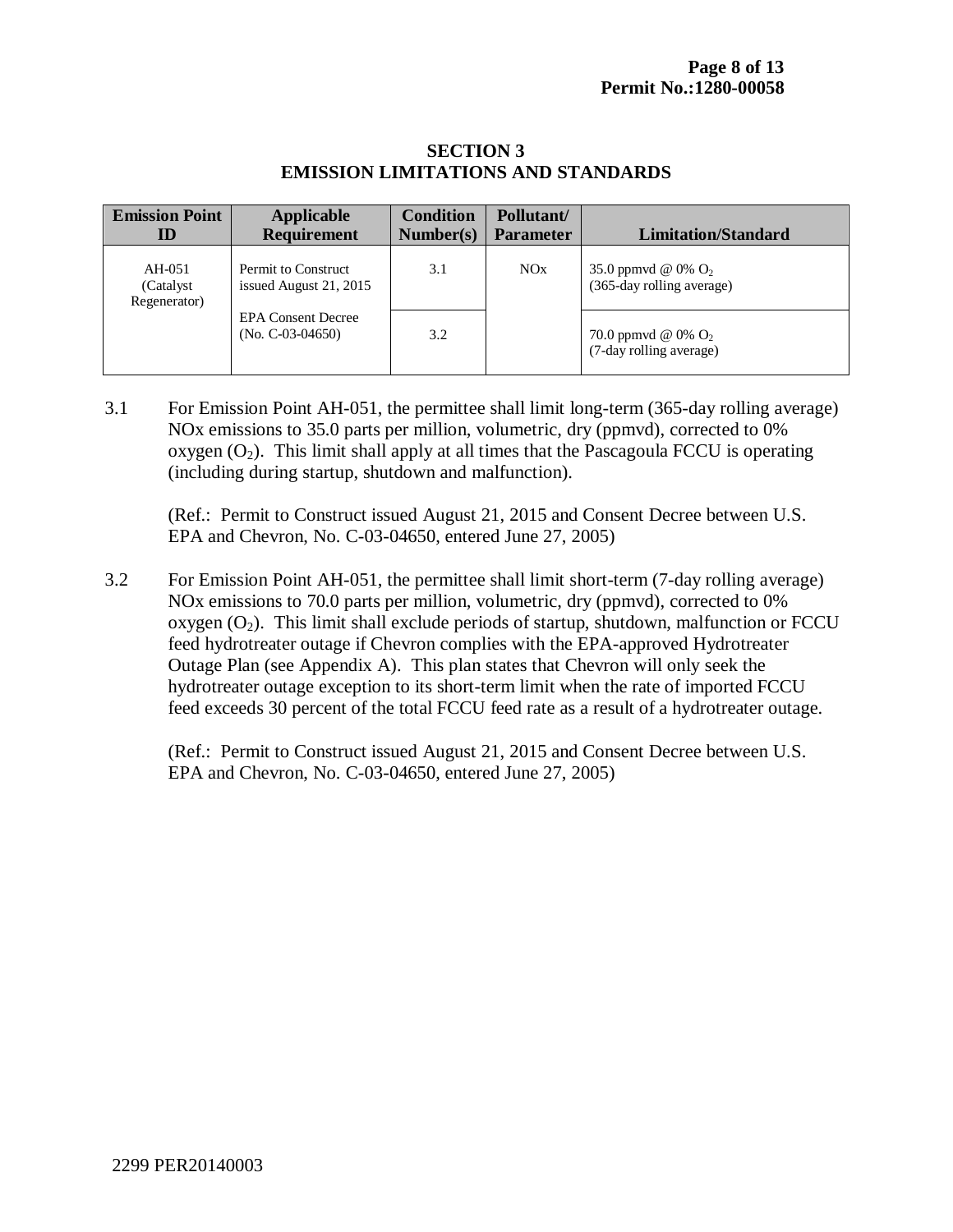### **SECTION 4 WORK PRACTICES**

| <b>Emission Point ID</b>                                                                           | <b>Applicable</b><br><b>Requirement</b> | <b>Condition</b><br>Number(s) | Pollutant/<br><b>Parameter</b> | <b>Work Practice</b> |  |  |
|----------------------------------------------------------------------------------------------------|-----------------------------------------|-------------------------------|--------------------------------|----------------------|--|--|
| Intentionally Left Blank - No New Work Practices Are Being Established Through This Permit Action. |                                         |                               |                                |                      |  |  |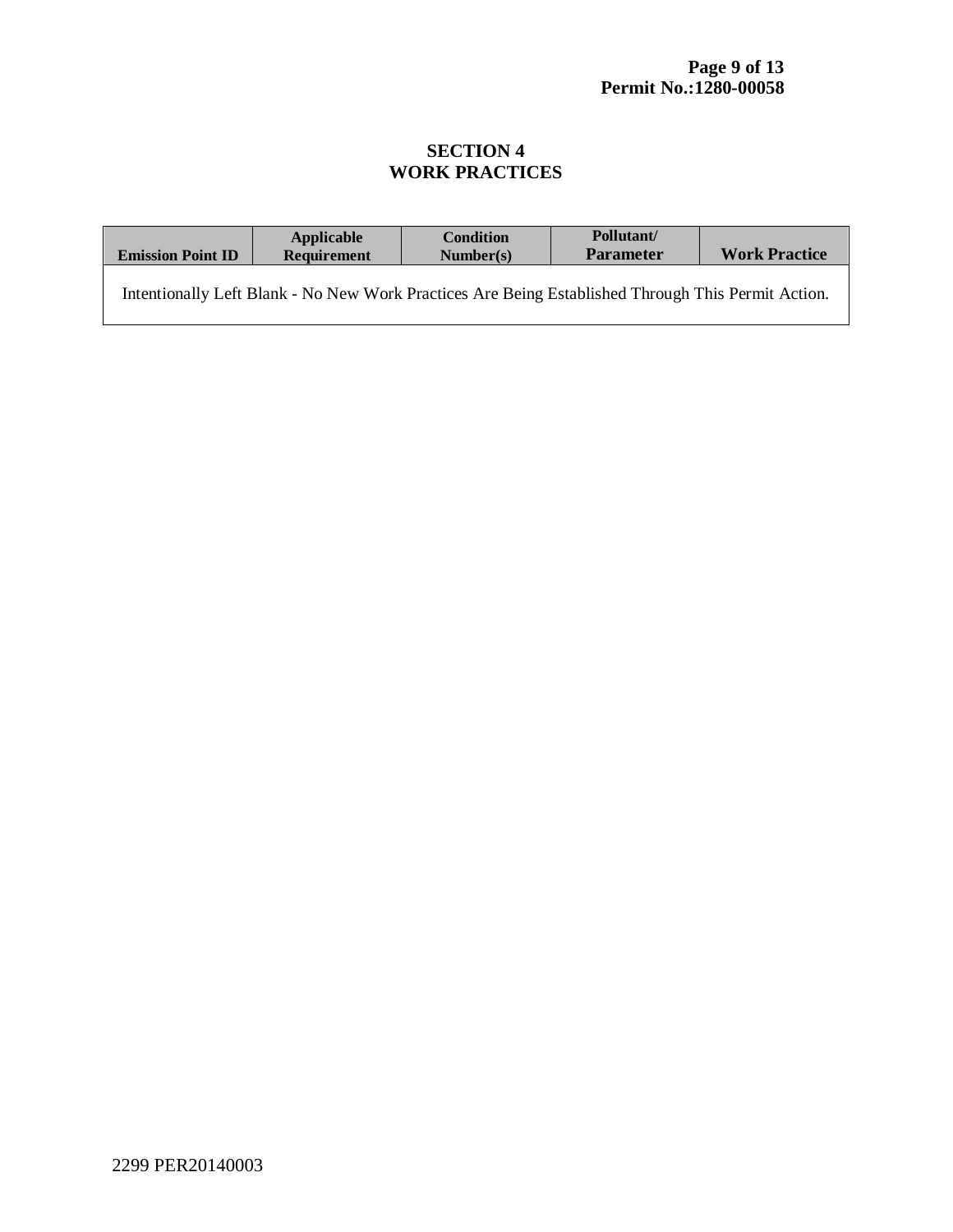### **SECTION 5.B MONITORING AND RECORDKEEPING REQUIREMENTS**

| <b>Emission Point</b>                                                                                                           | <b>Applicable</b>  | <b>Condition</b> | Pollutant/       | <b>Monitoring/Recordkeeping</b> |  |
|---------------------------------------------------------------------------------------------------------------------------------|--------------------|------------------|------------------|---------------------------------|--|
| ID                                                                                                                              | <b>Requirement</b> | Number(s)        | <b>Parameter</b> | <b>Requirement</b>              |  |
| Intentionally Left Blank - No New Monitoring or Recordkeeping Requirements Are Being Established<br>Through This Permit Action. |                    |                  |                  |                                 |  |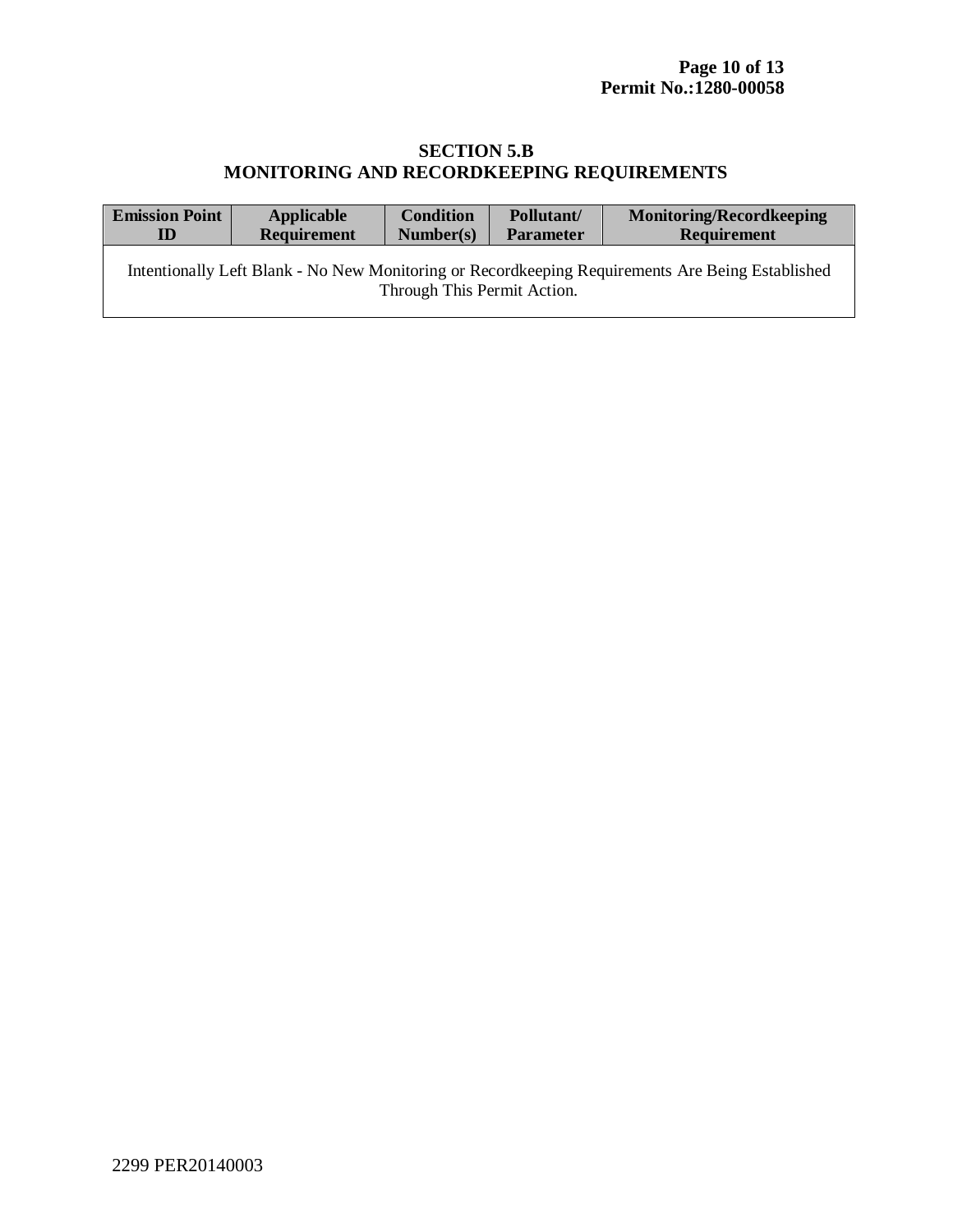### **SECTION 5.C REPORTING REQUIREMENTS**

| <b>Emission Point</b> | Applicable         | <b>Condition</b> | <b>Reporting Requirement</b>                                                                       |
|-----------------------|--------------------|------------------|----------------------------------------------------------------------------------------------------|
| ID                    | <b>Requirement</b> | Number(s)        |                                                                                                    |
|                       |                    | Action.          | Intentionally Left Blank - No New Reporting Requirements Are Being Established Through This Permit |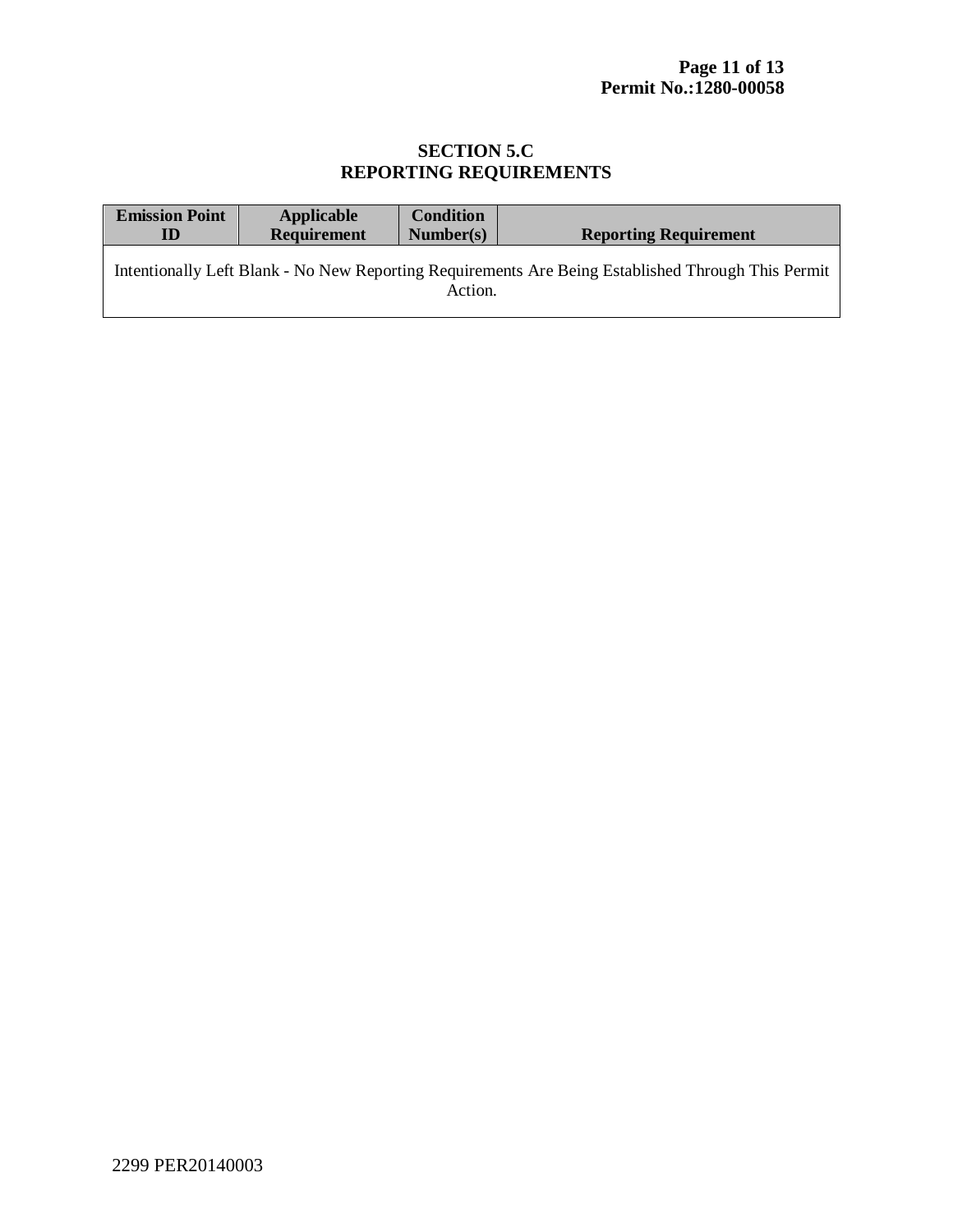## **APPENDIX A**

**Chevron Hydrotreater Outage Plan (revised March 27, 2009)**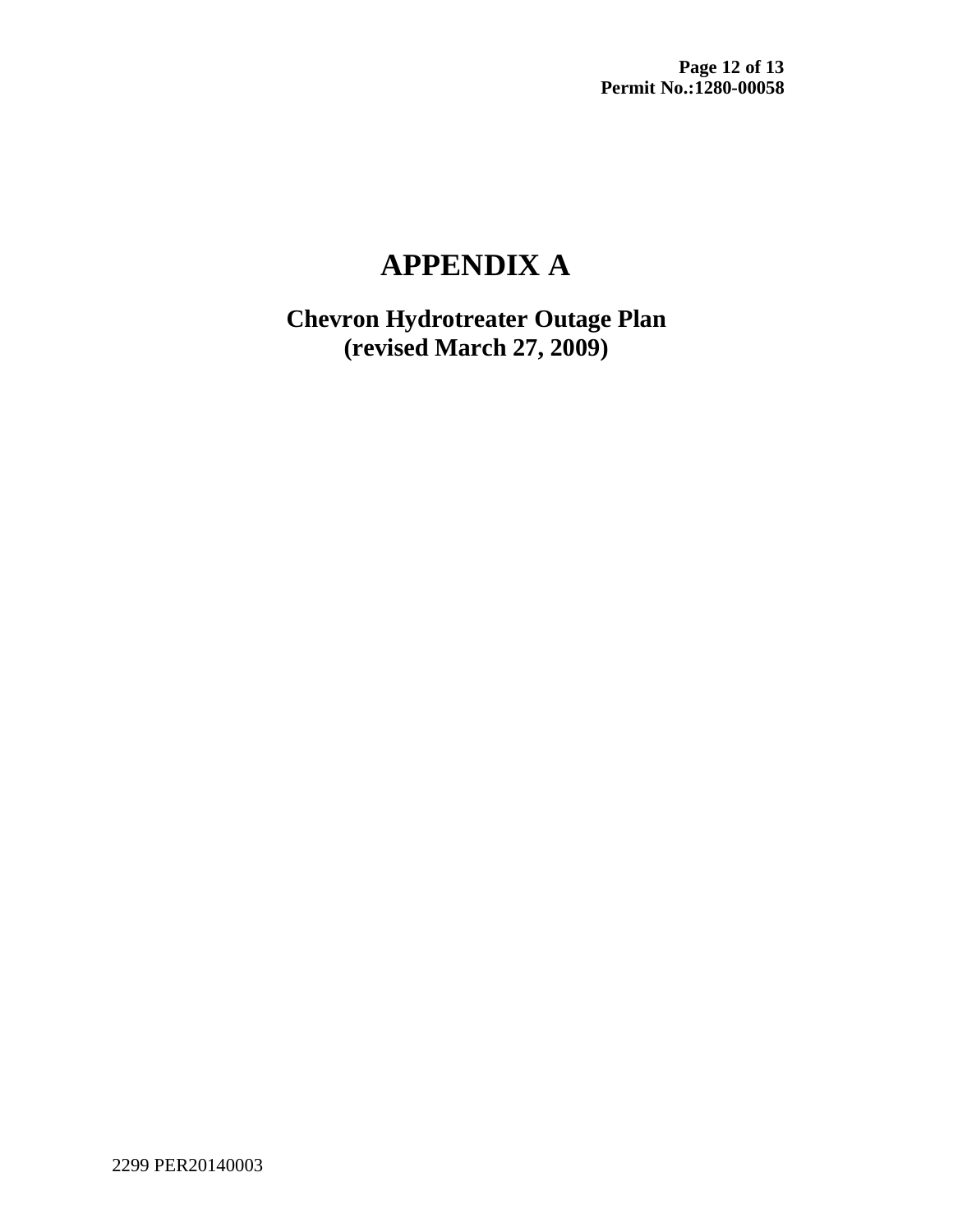

Jason M. Colletti Safety, Environmental, Health & Plant Protection Manager

**Chevron Products Company** Chevron Pascagoula Refinery A Chevron U.S.A. Inc., Division 250 Industrial Road Pascagoula, MS 39581 Tel 228-938-4418 Fax 228-938-4682

March 27, 2009

### **CERTIFIED MAIL RETURN** RECEIPT NO. 7007 2680 0002 4438 5129

Director, Air Enforcement Division Office of Regulatory Enforcement U.S. Environmental Protection Agency Mail Code 2242-A 1200 Pennsylvania Avenue, N.W. Washington, DC 20460-0001

### CONSENT DECREE, U.S. V. CHEVRON U.S.A. INC., CASE NO. C 03-04650 (N.D. CAL.) REVISED HYDROTREATER OUTAGE PLAN FOR CHEVRON PASCAGOULA REFINERY

Dear Sir or Madam:

In our NO<sub>x</sub> reducing catalyst additives demonstration period report for the Chevron Pascagoula Refinery FCCU dated February 27, 2009 we proposed to modify our Hydrotreater Outage Plan in order to clarify that the Pascagoula Refinery FCCU will only use the plan to obtain relief from its short-term NOx and SO<sub>2</sub> limits when it is feeding more than 30% of imported feed as a result of a hydrotreater outage. The attached proposed revision to the Chevron Hydrotreater Outage Plan (received from EPA November 20, 2007) reflects this modification.

Please note that in a separate email communication addressed to Mr. Shaun Burke of the U.S. Environmental Protection Agency on March 20, 2009 we have requested clarification regarding the specific meaning of the additive rate requirements in the Chevron Hydrotreater Outage Plan received from EPA November 20, 2007 that are expressed as a percentage of the "total daily catalyst addition rate."

If you have any questions or require additional information, please contact this office or Mr. Wes Beck at 228 938-4858.

Regards.

Jason Colletti

GA/cws

Attachment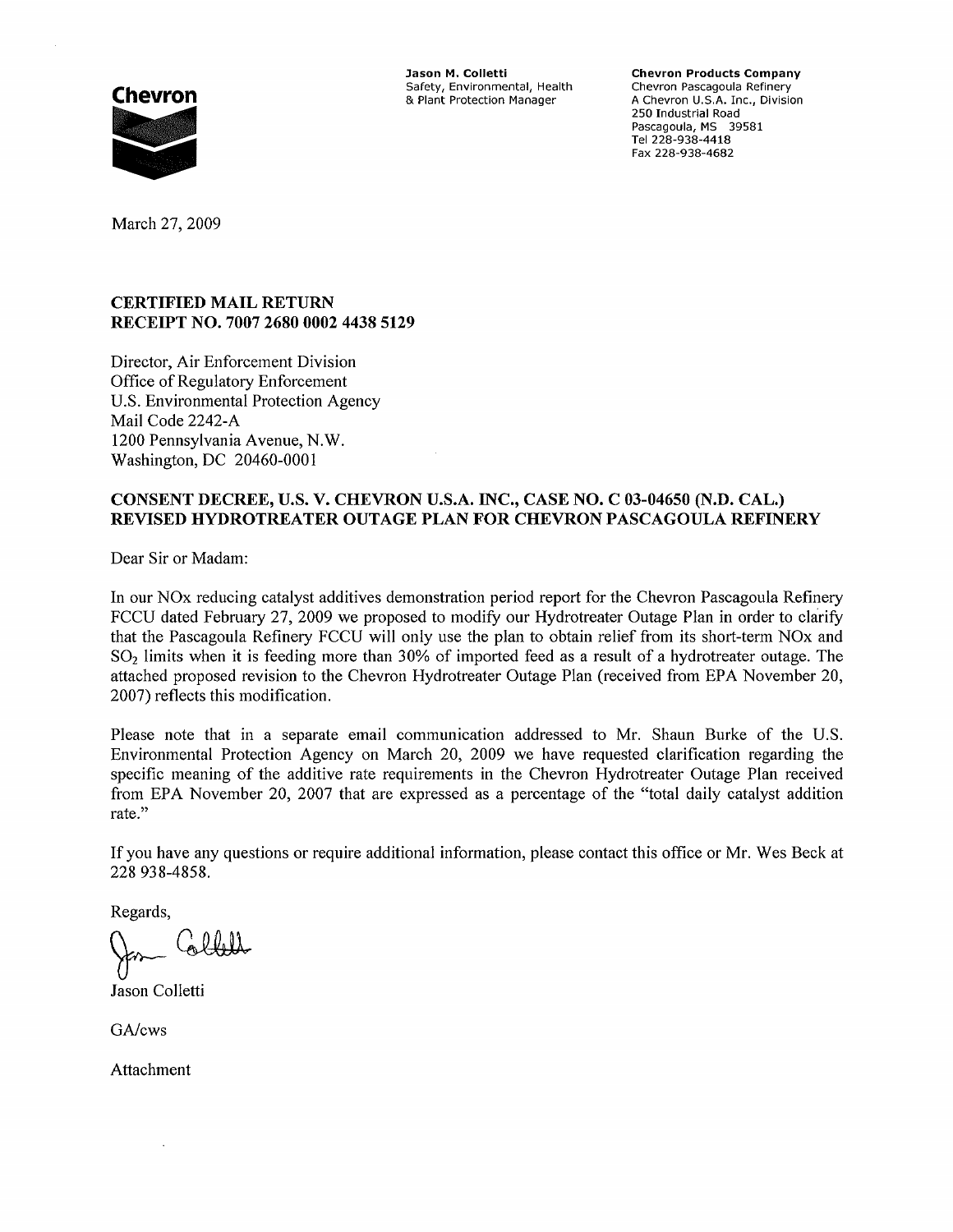Director, Air Enforcement Division Office of Regulatory Enforcement March 27, 2009 Page 2

#### **CERTIFIED MAIL RETURN** cc: RECEIPT NO. 7007 2680 0002 4438 5136 Director, Air Enforcement Division

Office of Regulator Enforcement c/o Matrix Environmental & Geotechnical Services 120 Eagle Rock Avenue Suite 207 East Hanover, NJ 07936 Attn: Norma Eichlin

### **CERTIFIED MAIL RETURN**

### RECEIPT NO. 7007 2680 0002 4438 5143

Chief. Air Enforcement & EPCR Branch Mail Code 4APTMD-AEEB **USEPA** Region 4 61 Forsyth Street, S.W. Atlanta, GA 30303

### **CERTIFIED MAIL RETURN**

#### RECEIPT NO. 7007 2680 0002 4438 5150

Mississippi Department of Environmental Quality Chief, Environmental Compliance & Enforcement Division Office of Pollution Control P.O. Box 10385 Jackson, MS 39289

Electronic copies to:

iji.

neichlin@matrixegs.com fentress.robert@epa.gov foley.patrick@epa.gov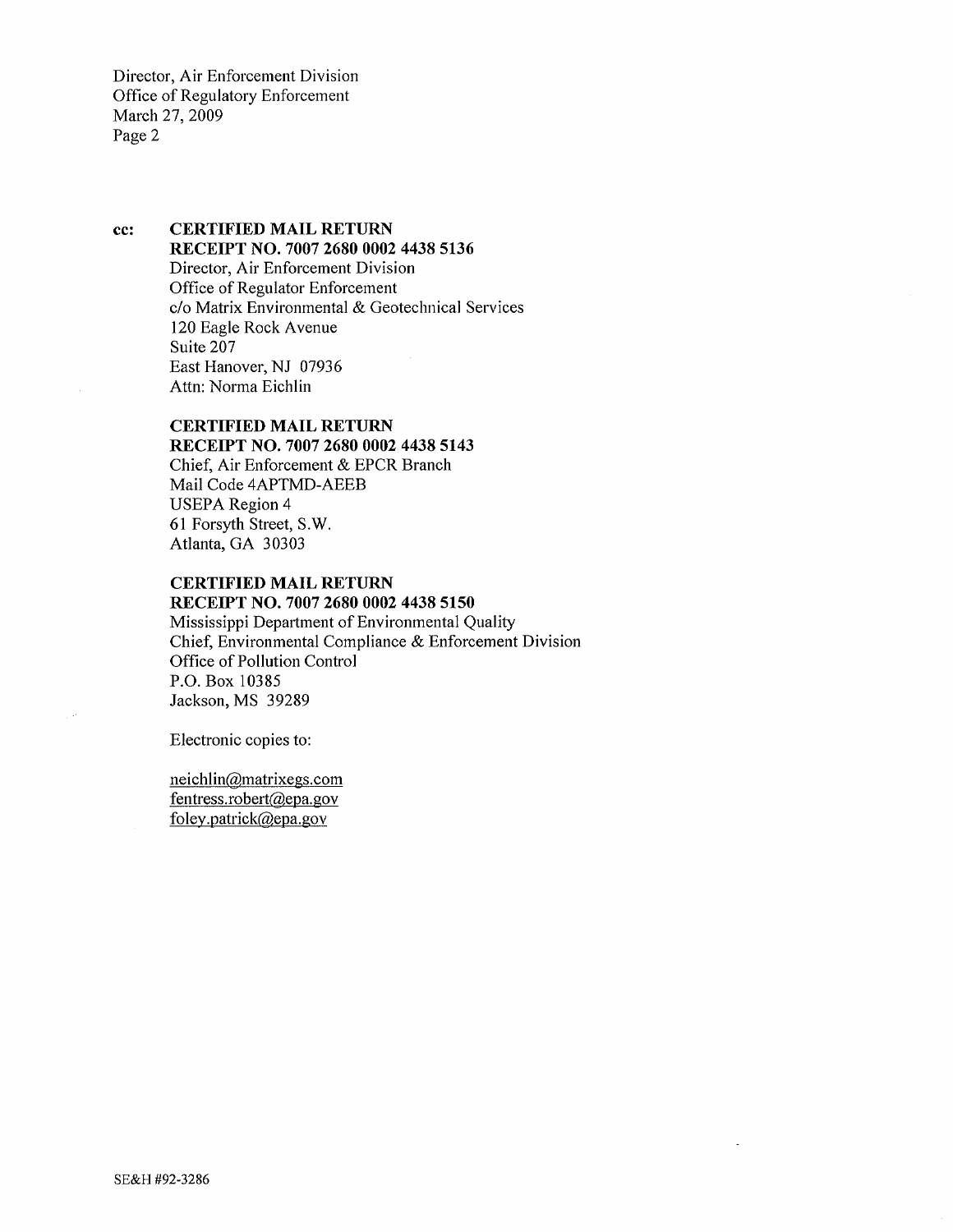### HT Outage Plan for the El Segundo, Pascagoula, Richmond and Salt Lake City refineries

- All planned HT outages will be conducted, to the extent practicable, concurrent with any  $1.$ planned FCCU turnaround. EPA is aware that this element does not apply to unplanned HT outages.
- Prior to any planned HT outage, the refinery will maximize storage of hydrotreated feed to 2. the extent possible.
- Whenever possible, refineries will schedule low sulfur FCCU feed purchases for delivery  $\overline{3}$ . during HT outages.
- 4. During any HT outage the refinery will use hydrotreated feed to the maximum extent possible.
- Upon conclusion of each HT outage, the refinery will submit a report to EPA identifying 5. the periods of time that the HT outage plan was applicable rather than the short-term limit. This report will describe, in detail, the steps taken to comply with this HT outage plan for these periods. The report will contain all data (compiles on a daily average basis) including the concentrations of NO<sub>x</sub> and  $SO_2$  necessary to document that each requirement of the plans were fully implemented.

### **El Segundo Refinery**

- 6. It is EPA's understanding that Chevron will not need a HT Outage Plan in order to meet the short-term NO<sub>x</sub> emission limits for the El Segundo FCCU. Therefore, pending further discussions, the HT Outage Plan will not apply to NO<sub>x</sub> emissions from the El Segundo FCCU.
- $7.$ During any HT outage at the El Segundo refinery, Chevron will add  $SO<sub>2</sub>$  reducing catalyst additive at 10.0% of the total daily catalyst addition rate.
- 8. Chevron will begin adding catalyst additive at the maximum additive rate 2 weeks (14) days) prior to a known or planned HT outage when possible. In the event of an unplanned outage. Chevron will reach the maximum additive rate within 24 hours of the start of the HT outage. In any event, if the refinery is able to meet the short-term limit for  $SO_2$ , Chevron does not need to comply with any of the pollutant specific terms of the HT outage plan.

### Pascagoula Refinery

9. Chevron included demonstration period data from periods when the FCCU feed included 0-30% of imported feed in the short-term limit setting dataset because this is considered normal operation. Consequently, Chevron will only claim relief from the short-term NO<sub>x</sub> and SO<sub>2</sub> limits when the rate of imported FCCU feed exceeds 30% of the total FCCU feed rate as a result of a hydrotreater outage. For any seven day average period the percentage of the total FCCU feed rate that is imported feed shall be determined as follows: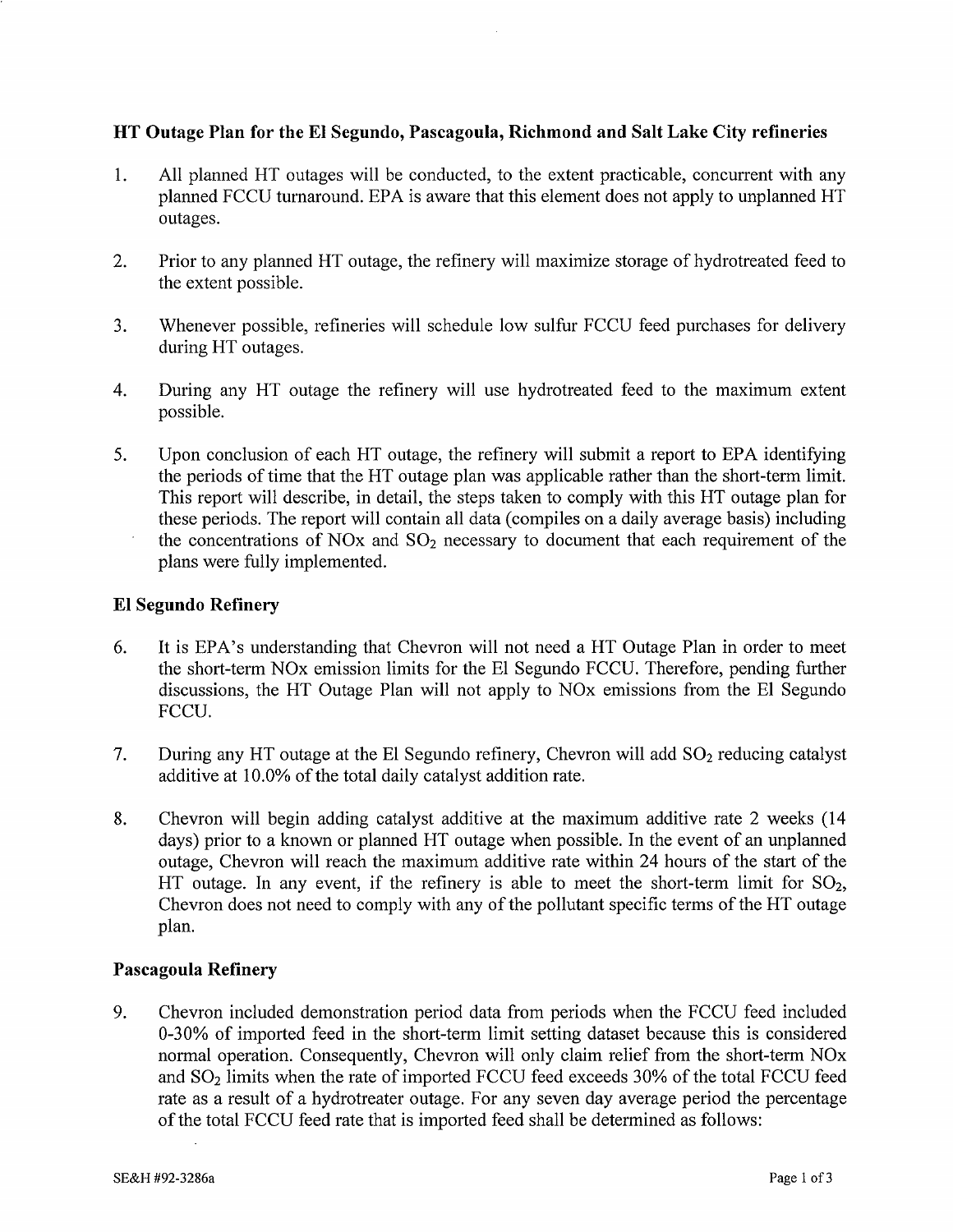$%$  imported FCCU feed = (Total feed – RDS produced feed) / Total feed \* 100 **Total feed** = the 7-day average total FCCU feed rate (MBPD) RDS produced feed = the 7-day average total RDS fractionator bottoms rate (MBPD)

- $10.$ During any HT outage, the Pascagoula refinery will use only non-platinum combustion promoter at the FCCU. Use of platinum combustion promoter will be a last resort if need to protect the unit safety.
- During any HT outage at the Pascagoula refinery, Chevron will add NOx reducing catalyst  $11.$ additive at 2.0% of the total daily catalyst addition rate.
- During any HT outage at the Pascagoula refinery, Chevron will add  $SO<sub>2</sub>$  reducing catalyst  $12.$ additive at 10.0% of the total daily catalyst addition rate.
- $13.$ Chevron will begin adding catalyst additive at the maximum additive rate 2 weeks (14) days) prior to a known or planned HT outage when possible. In the event of an unplanned outage. Chevron will reach the maximum additive rate within 24 hours of the start of the HT outage. In any event, if the refinery is able to meet the short-term limit for NOx or  $SO_2$ , Chevron does not need to comply with any of the pollutant specific terms of the HT outage plan.

### **Richmond Refinery**

- 14. During any HT outage at the Richmond refinery, Chevron will use only non-platinum combustion promoter at the FCCU. Use of platinum combustion promoter will be a last resort if needed to protect the unit safety.
- 15. During any HT outage at the Richmond refinery, Chevron will add NO<sub>x</sub> reducing catalyst additive at 2.0% of the total daily catalyst addition rate.
- During any HT outage at the Richmond refinery, Chevron will add  $SO<sub>2</sub>$  reducing catalyst  $16.$ additive at 10.0% of the total daily catalyst addition rate.
- Chevron will begin adding catalyst additive at the maximum additive rate 2 weeks (14) 17. days) prior to a known or planned HT outage when possible. In the event of an unplanned outage. Chevron will reach the maximum additive rate within 24 hours of the start of the HT outage. In any event, if the refinery is able to meet the short-term limit for NOx or  $SO_2$ , Chevron does not need to comply with any of the pollutant specific terms of the HT outage plan.

### **Salt Lake City Refinery**

During any HT outage at the Salt Lake City refinery, Chevron will use only non-platinum 18. combustion promoter at the FCCU. Use of platinum combustion promoter will be a last resort if needed to protect the unit safety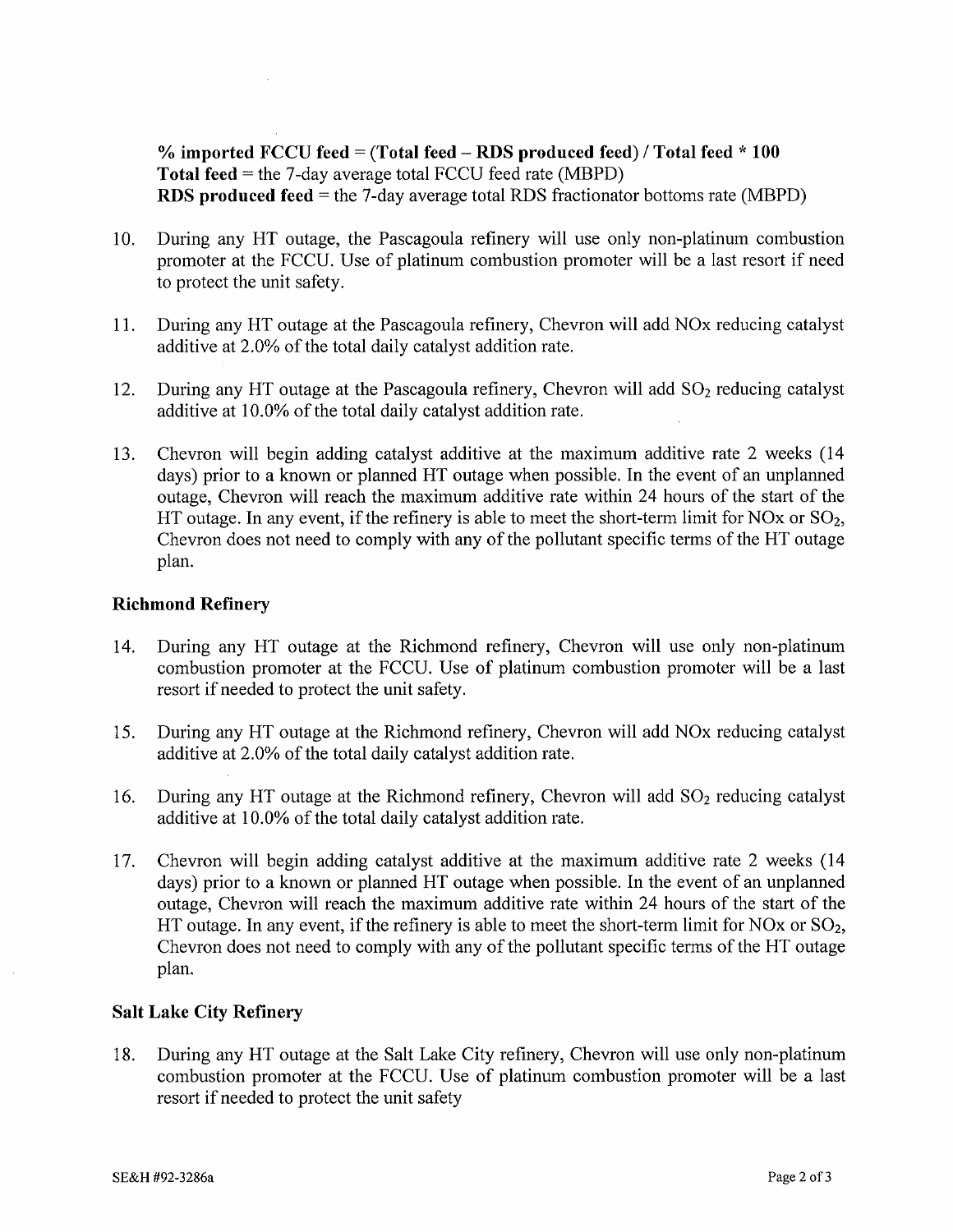- 19. During any HT outage at the Salt Lake City refinery, Chevron will add NO<sub>x</sub> reducing catalyst additive at 2.0% of the total daily catalyst addition rate
- 20. During any HT outage at the Salt Lake City refinery, Chevron will add  $SO_2$  reducing catalyst additive at 10.0% of the total daily catalyst addition rate.
- $21.$ Chevron will begin adding catalyst additive at the maximum additive rate 2 weeks (14) days) prior to a known or planned HT outage when possible. In the event of an unplanned outage, Chevron will reach the maximum additive rate within 24 hours of the start of the HT outage. In any event, if the refinery is able to meet the short-term limit for NOx or  $SO<sub>2</sub>$ , Chevron does not need to comply with any of the pollutant specific terms of the HT outage plan.
- As of the date of this letter, EPA will consider the short-term  $SO_2$  emission limit for the 22. purposes of the Salt Lake City HT outage plan to be 50 ppmvd  $(a)$  0%  $O_2$  on a 7-day rolling average basis.

Compliance with this HT Outage Plan does not alleviate Chevron from compliance with the requirements of the Consent Decree outside of those specifically identify.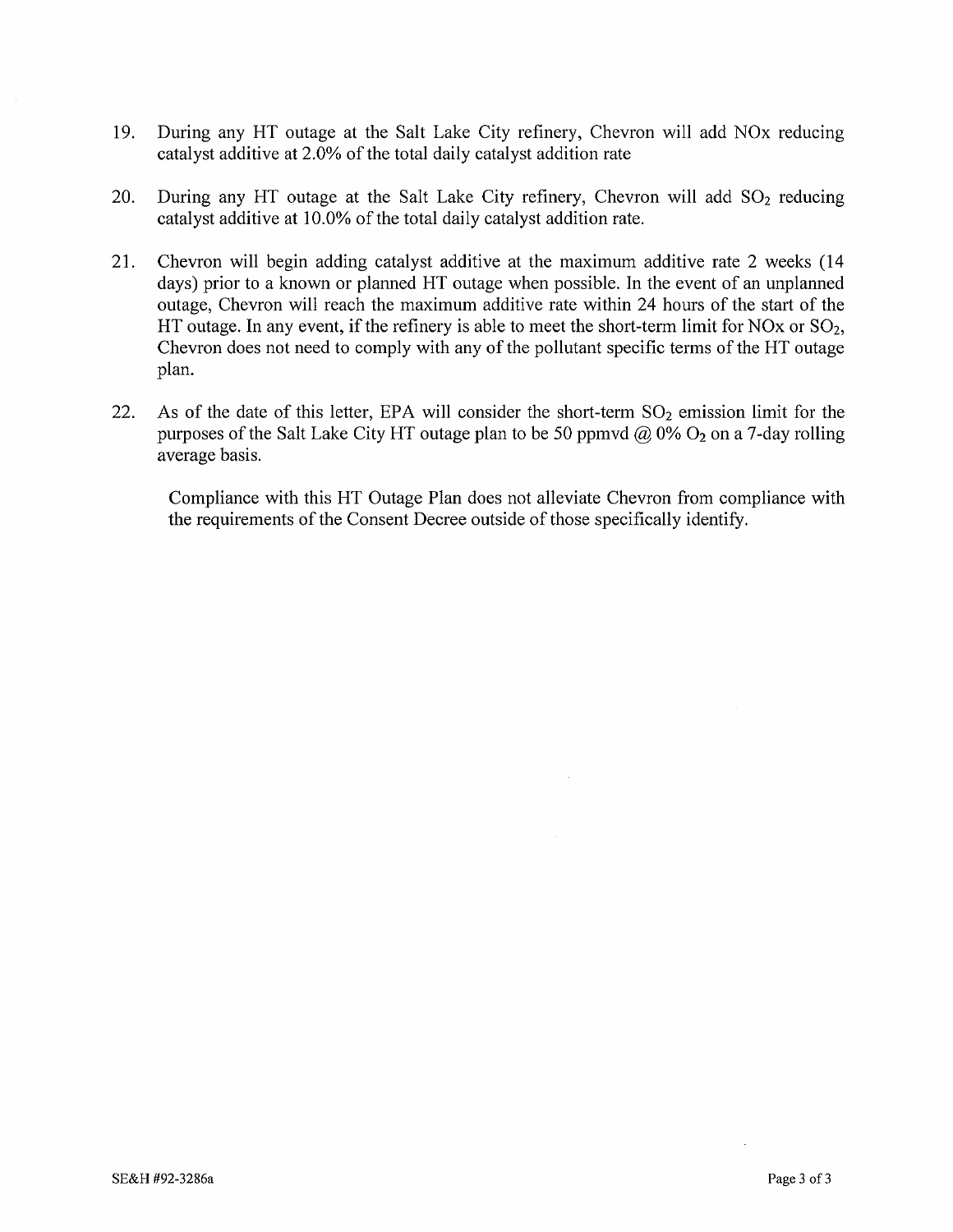## **APPENDIX B**

**EPA Approval of FCCU NOx Limits Chevron Pascagoula (October 9, 2014)**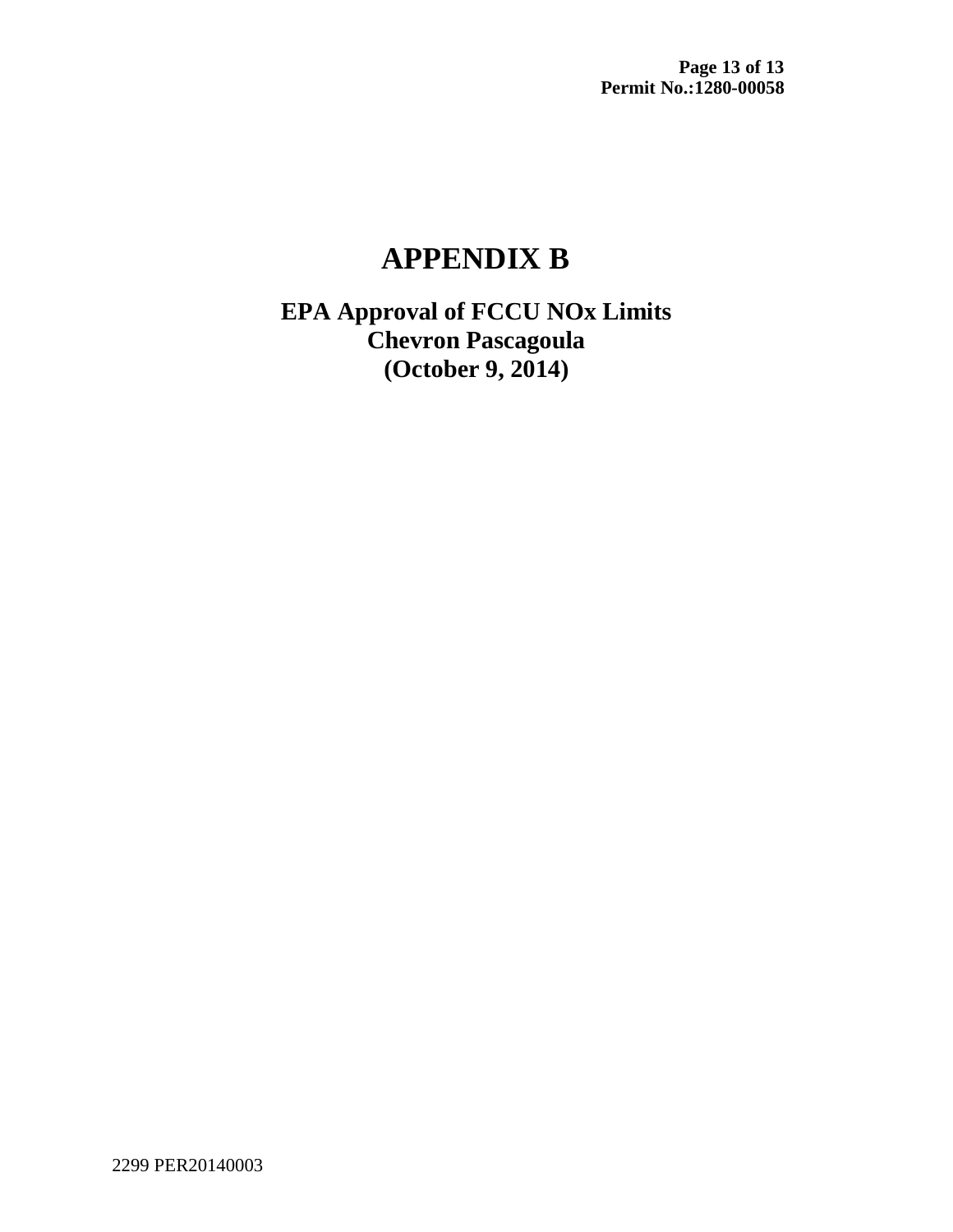

### UNITED STATES ENVIRONMENTAL PROTECTION AGENCY WASHINGTON, D.C. 20460

OFFICE OF **ENFORCEMENT AND** COMPLIANCE ASSURANCE

October 9, 2014

### BY U.S. MAIL AND E-MAIL

**Bruce Chinn** Refinery Manager Pascagoula Refinery **Chevron Products Company** 250 Industrial Road Pascagoula, MS 39581-3201

> $Re:$ United States et al. v. Chevron USA Inc., Civil Action No. C-03-04650 (N.D. Cal.) - Final FCCU NOx Limits for the Chevron Pascagoula Refinery

Dear Mr. Chinn:

EPA has reviewed Chevron's "Pascagoula FCCU NOx Reducing Additive Demonstration Period Report," dated February 27, 2009 (Demonstration Report), its "Revised Hydrotreater Outage Plan for the Chevron Pascagoula Refinery," dated March 27, 2009 (Revised Hydrotreater Outage Plan), and its "Response to EPA Presentation of 6/2/14 on Pascagoula FCCU NOx Demonstration Period" dated July 15, 2014 (July 2014 Response). As discussed with Chevron representatives in several conference calls since submission of the Demonstration Report, pursuant to Paragraph 13(b) of the above-referenced consent decree, EPA is establishing the final limits for nitrogen oxides (NOx) for the Chevron Pascagoula fluidized catalytic cracking unit (FCCU), as specified below.

In its Demonstration Report, Chevron proposed a long-term limit (365-day rolling average) for normal operations of 40.8 parts per million, volumetric, dry (ppmvd) NOx @  $0\%$  O<sub>2</sub> and an alternate operating scenario long-term limit of 60.0 ppmvd NOx @ 0% O<sub>2</sub>. Chevron proposed a short-term limit (7-day rolling average) for normal operations of 81.7 ppmvd NOx  $@$ 0% O<sub>2</sub> and an alternate operating scenario short-term limit of 120.0 ppmvd NOx @ 0% O<sub>2</sub>. In its July 2014 Response, Chevron proposed a revised long-term limit of 35.1 ppmvd NOx @ 0% O<sub>2</sub> and a revised short-term limit of 92.5 ppmvd NOx @  $0\%$  O<sub>2</sub>. EPA does not agree with the proposed numerical emission limits. After discussions with Chevron representatives, EPA understands Chevron has agreed to accept the limits established by EPA below.

Based on its analysis of the data during the demonstration, EPA determines that the longterm limit shall be 35.0 ppmvd NOx @  $0\%$  O<sub>2</sub> on a 365-day rolling average basis and the short-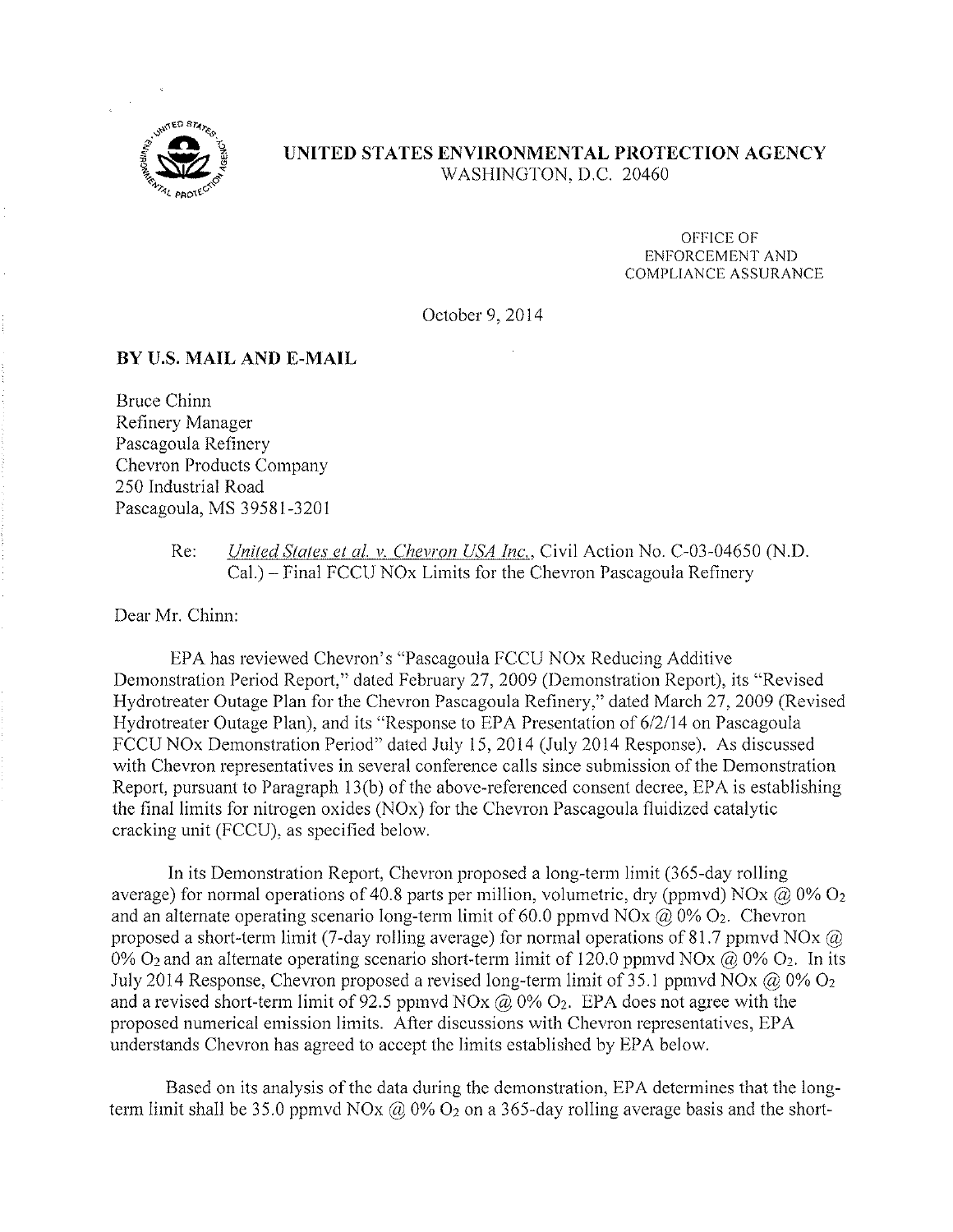term limit shall be 70.0 ppmvd NOx @  $0\%$  O<sub>2</sub> on a 7-day rolling average basis. The NOx longterm limit shall apply at all times that the Pascagoula FCCU is operating (including during startup, shutdown and malfunction). The NOx short-term limit shall exclude periods of startup, shutdown, malfunction, or FCCU feed hydrotreater outage if Chevron complies with an EPAapproved hydrotreater outage plan, but shall apply at all other times that the Pascagoula FCCU is operating. The limits are presented in the table below.

| Limit<br>(ppmvd $\omega$ 0% O <sub>2</sub> ) | <b>Chevron's Original</b><br>Proposal | <b>Chevron's Revised</b><br>Proposal | EPA's<br>Determination |
|----------------------------------------------|---------------------------------------|--------------------------------------|------------------------|
| 365-day rolling average                      | Normal: 40.8<br>Alt. Scenario: 60.0   | 35.1                                 | 35.0                   |
| 7-day rolling average                        | Normal: 81.7<br>Alt. Scenario: 120.0  | 92.5                                 | 70.0                   |

### **NOx Limits for the Chevron Pascagoula FCCU**

EPA's analysis of the demonstration data incorporated Chevron's proposed revision to its hydrotreater outage plan, specifically that Chevron will only seek the hydrotreater outage exception to its short-term limit when the rate of imported FCCU feed exceeds 30 percent of the total FCCU feed rate as a result of a hydrotreater outage. The Revised Hydrotreater Outage Plan, dated March 27, 2009, is approved for the Pascagoula FCCU.

In accordance with Paragraph 13(d), Chevron shall operate the Pascagoula FCCU so as to comply with the EPA-established emission limits within ninety (90) days. As provided in Paragraph 99(a), Chevron shall apply for and make all reasonable efforts to incorporate these limits (including limitations on the treatment of emissions during periods of startup, shutdown malfunction, and hydrotreater outage, and during periods during which the Pascagoula FCCU is not operating, as provided above) into minor or major New Source Review and other applicable, federally enforceable permits for the Pascagoula FCCU, as soon as practicable, but in no event later than ninety (90) days following this determination.

If you have any questions regarding this letter, please contact Patrick Foley at (202) 564-7978.

Sincerely,

Phillip Brooks, Director Air Enforcement Division

cc: Chief, Air Enforcement & EPCR Branch Mail Code 4APTMD-AEEB **USEPA Region 4** 61 Forsyth Street, S.W. Atlanta, GA 30303